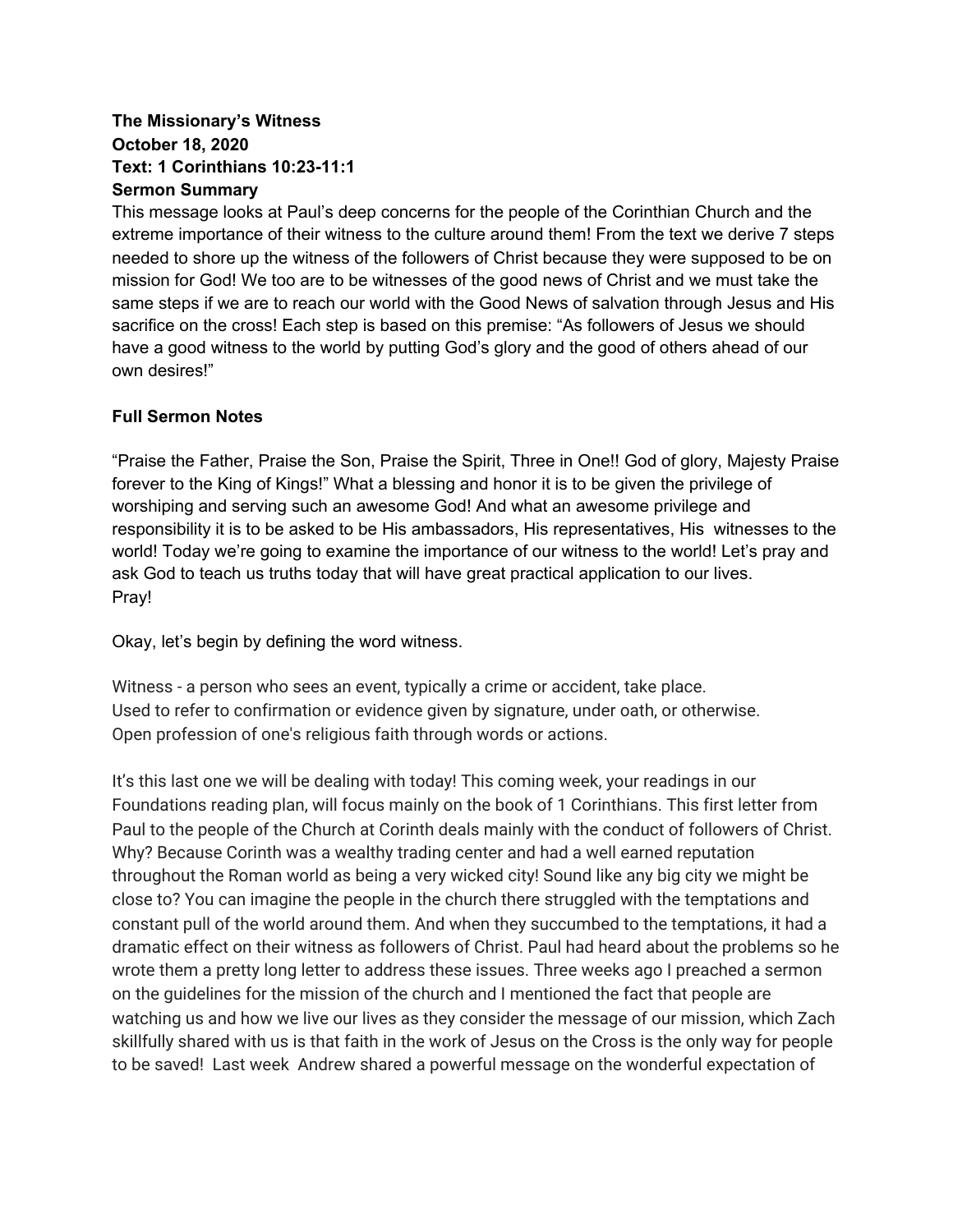our mission which is the return of Jesus our King and spending our eternity with Him! Today I hope for you to take home this message:

"As followers of Jesus we should have a good witness to the world by putting God's glory and the good of others ahead of our own desires!"

For this to happen you must understand that a follower of Jesus is by default a missionary for Jesus! Jesus commanded this to be so in the great commission He gave to His followers...:

Matthew 28:18 Then Jesus came to them and said, "All authority in heaven and on earth has been given to me.

Matthew 28:19 Therefore go and make disciples of all nations, baptizing them in the name of the Father and of the Son and of the Holy Spirit,

Matthew 28:20 and teaching them to obey everything I have commanded you. And surely I am with you always, to the very end of the age."

So if you are a follower of Jesus then you are a missionary and that means your witness to the world is of critical importance to the mission of the church! I want to read to you our text for today which will guide our message as we look at the missionary's witness! Paul states the following in 1 Corinthians 10:23-11:1..

1 Corinthians 10:23 "I have the right to do anything," you say—but not everything is beneficial. "I have the right to do anything"—but not everything is constructive.

1 Corinthians 10:24 No one should seek their own good, but the good of others.

1 Corinthians 10:25 Eat anything sold in the meat market without raising questions of conscience,

1 Corinthians 10:26 for, "The earth is the Lord's, and everything in it."

1 Corinthians 10:27 If an unbeliever invites you to a meal and you want to go, eat whatever is put before you without raising questions of conscience.

1 Corinthians 10:28 But if someone says to you, "This has been offered in sacrifice," then do not eat it, both for the sake of the one who told you and for the sake of conscience.

1 Corinthians 10:29 I am referring to the other person's conscience, not yours. For why is my freedom being judged by another's conscience?

1 Corinthians 10:30 If I take part in the meal with thankfulness, why am I denounced because of something I thank God for?

1 Corinthians 10:31 So whether you eat or drink or whatever you do, do it all for the glory of God.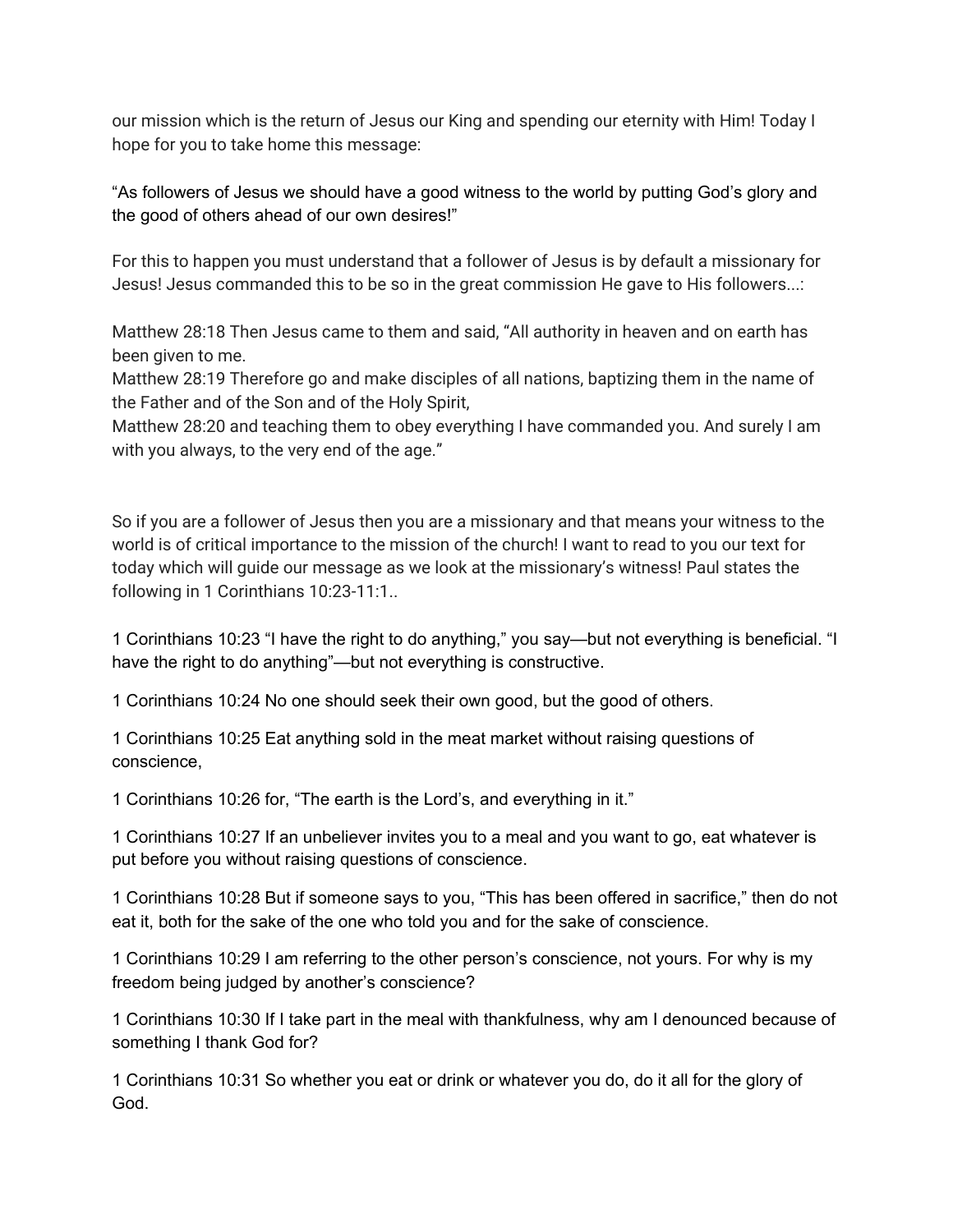1 Corinthians 10:32 Do not cause anyone to stumble, whether Jews, Greeks or the church of God—

1 Corinthians 10:33 even as I try to please everyone in every way. For I am not seeking my own good but the good of many, so that they may be saved.

1 Corinthians 11:1 Follow my example, as I follow the example of Christ.

Paul is telling us that a follower of Jesus should have a good witness to the world by putting God's glory and the good of others ahead of their own desires! What are the steps for developing a good witness to the world for God's glory and the good of others? That's a very good question and I discovered seven steps in this text. The first step is to...

# **Step #1 - Understand that just because you can doesn't mean you should!**

1 Corinthians 10:23 "I have the right to do anything," you say—but not everything is beneficial. "I have the right to do anything"—but not everything is constructive.

Here's what was happening: People were taking the teachings about our freedom in Christ and the fact that a follower of Christ is not under the letter of the law anymore, but under grace, and they were saying that meant a person no longer had to worry about their behavior. They were thinking because they were under Grace and not the law that they could just keep on living in sin, doing bad and wicked things, and it wouldn't matter! Paul was like, you're out of your mind and said this...

A. Just because you have the right to do something does not mean that it will be beneficial!

Good morning Kids! So glad you could join us this morning! The word beneficial means when something benefits you or is good for you. Paul is saying some things we do are not good for us. It's not illegal or against the law to jump off the top of a swimming pool slide into the shallow end of the pool, but that may not be beneficial for you, you could break your neck! And kids, even if you've done that before and didn't break your neck, if your parents find out you've been doing that, that may not be beneficial for you either. If they find out, it may not be your neck you need to be worried about!

Even after Paul points out the fact that just because you have the right to do something it might not be beneficial, the people repeat, "But I have the right to do anything!" To which Paul replies...

B. Just because you have the right to do something does not mean it will be constructive!

In other words, we need to ask if what we are doing is constructive? Is it helpful? Does it encourage and build others up or does it tear them down? This really has application here in the good ole USA, where freedom of speech is one of our founding principles! It's one of five freedoms protected in our First Amendment: Freedom of Religion, Freedom of Speech, Freedom of the Press, Freedom to Assemble and Freedom to Petition the Government.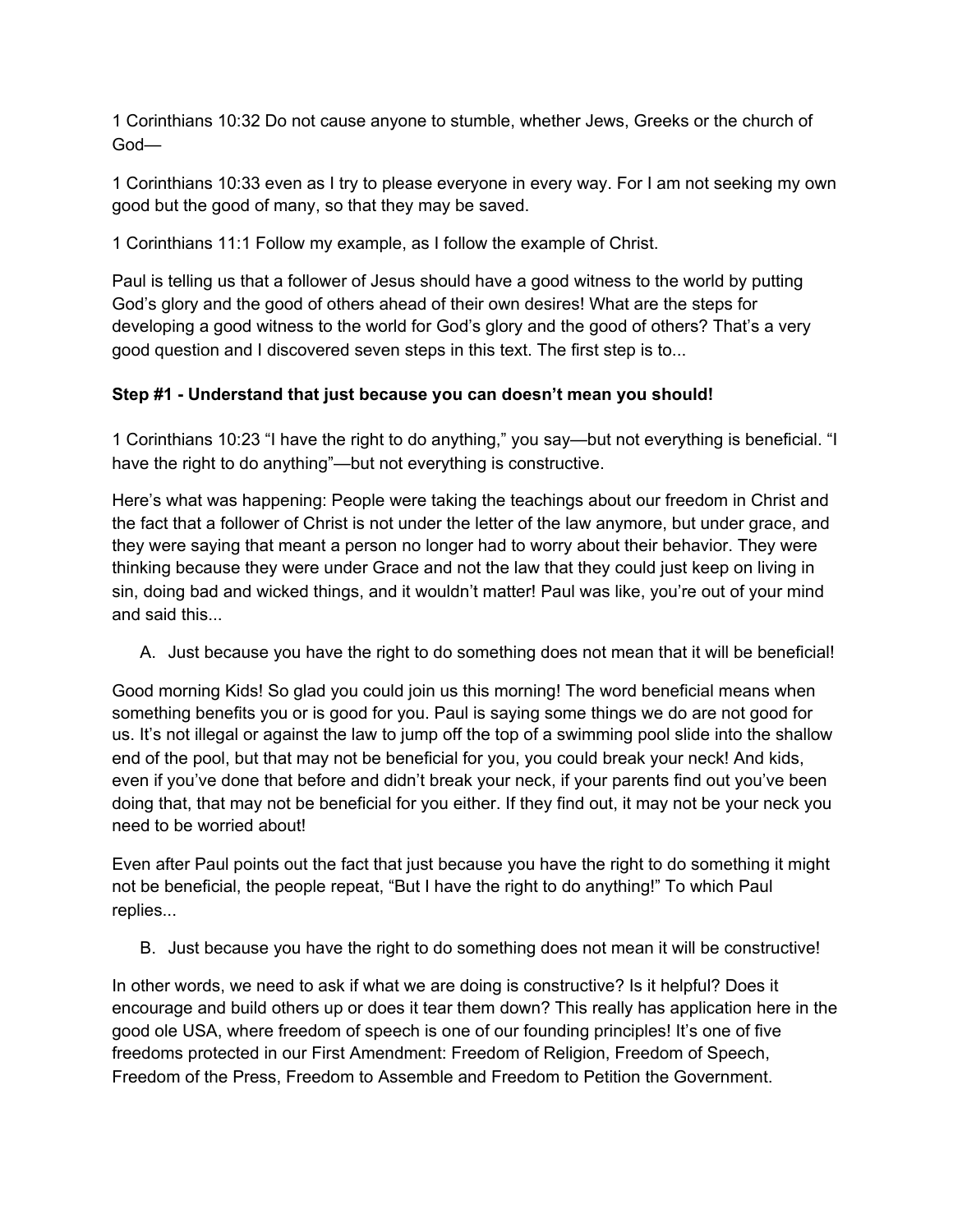But just because we have freedom of speech does not mean things we have the right to say will be constructive and helpful for us, for others, or for advancing the mission of the Church! The writer of Proverbs put it this way...

Proverbs 15:1 A gentle answer turns away wrath, but a harsh word stirs up anger.

Proverbs 15:4 The soothing tongue is a tree of life, but a perverse tongue crushes the spirit.

If you insist on doing or saying something just because you have the right and don't consider whether it's beneficial or constructive, that says something about your character and your spiritual condition! Here's the problem with this "But I have the right" attitude: it makes it all about me, myself and I! Paul has something to say about this kind of attitude when he gives us the second step to developing a good witness to the world for God's glory and the good of others...

### **Step #2 - Stop being selfish and start caring for others!**

Paul says it plainly…

1 Corinthians 10:24 No one should seek their own good, but the good of others.

Let me share a secret in life I've found. When I seek my own good, it rarely if ever turns out good, but when I seek the good of others, God honors that by taking care of me! But it's not always easy to put others ahead of yourself, is it? We want our way, and many times when we don't get our way, we get upset and whine about things and sometimes go beyond whining! Hey kids do you ever find yourself saying, "but that's just not fair" when you think someone else got more than you? Adults deal with this attitude sometimes too! Paul was dealing with a church in Corinth filled with people who were constantly fighting with each other, debating everything, choosing sides and forming cliques around different leaders, and even trying to outdo one another in the spiritual gifts department. Isn't it ironic, that people claiming to be filled with The Holy Spirit, were acting like this? Isn't it sad that people were thinking they were more spiritual than someone else because of a spiritual gift God had given them? God had given them spiritual gifts to help them carry out their mission of reaching the world with the good news of Jesus and making disciples, but somehow they even turned that into a prideful competition. There's quite a bit of corrective language in Paul's letter to the Corinthian Church and he corrects them with these words in chapter 12…

1 Corinthians 12:1 Now about the gifts of the Spirit, brothers and sisters, I do not want you to be uninformed....

1 Corinthians 12:4 There are different kinds of gifts, but the same Spirit distributes them.

1 Corinthians 12:5 There are different kinds of service, but the same Lord.

1 Corinthians 12:6 There are different kinds of working, but in all of them and in everyone it is the same God at work.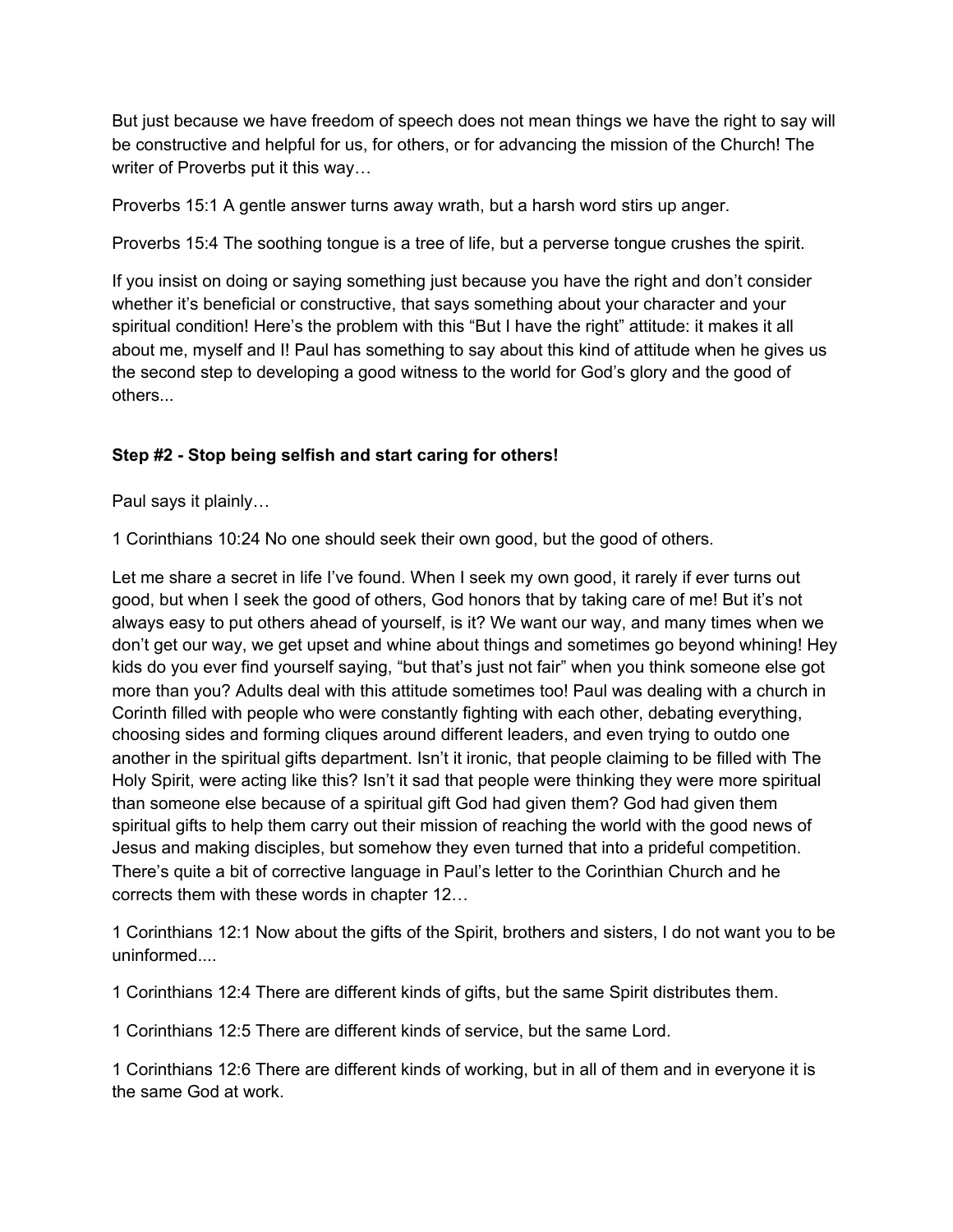1 Corinthians 12:7 Now to each one the manifestation of the Spirit is given for the common good.

Paul then gives a list of some pretty amazing spiritual gifts and positions in the church, like apostles, prophets, workers of miracles, teachers, administrators, but then totally surprises everyone by saying this…

1 Corinthians 12:31 Now eagerly desire the greater gifts. And yet I will show you the most excellent way.

Their whole mindset just got blown away! Wait, those are the top leadership positions, when it comes to the mission, what could possibly be greater than those things?

1 Corinthians 13:1 If I speak in the tongues of men or of angels, but do not have love, I am only a resounding gong or a clanging cymbal.

1 Corinthians 13:2 If I have the gift of prophecy and can fathom all mysteries and all knowledge, and if I have a faith that can move mountains, but do not have love, I am nothing.

1 Corinthians 13:3 If I give all I possess to the poor and give over my body to hardship that I may boast, but do not have love, I gain nothing.

1 Corinthians 13:4 Love is patient, love is kind. It does not envy, it does not boast, it is not proud.

1 Corinthians 13:5 It does not dishonor others, it is not self-seeking, it is not easily angered, it keeps no record of wrongs.

1 Corinthians 13:6 Love does not delight in evil but rejoices with the truth.

1 Corinthians 13:7 It always protects, always trusts, always hopes, always perseveres.

The third step to develop a good witness to the world for God's glory and the good of others is to…

### Step #3 - If it's not a thing don't make it a thing (Use the common sense God gave you!)

1 Corinthians 10:25 Eat anything sold in the meat market without raising questions of conscience,

1 Corinthians 10:26 for, "The earth is the Lord's, and everything in it."

1 Corinthians 10:27 If an unbeliever invites you to a meal and you want to go, eat whatever is put before you without raising questions of conscience.

Paul is not saying that we should compromise our convictions, but he is saying that we should not be legalistic in our interactions with a lost person. Some people seem more interested in showing off their righteousness to others rather than being a witness to others. Since we don't have the issue in our culture of meat having been sacrificed to an idol, let me give you some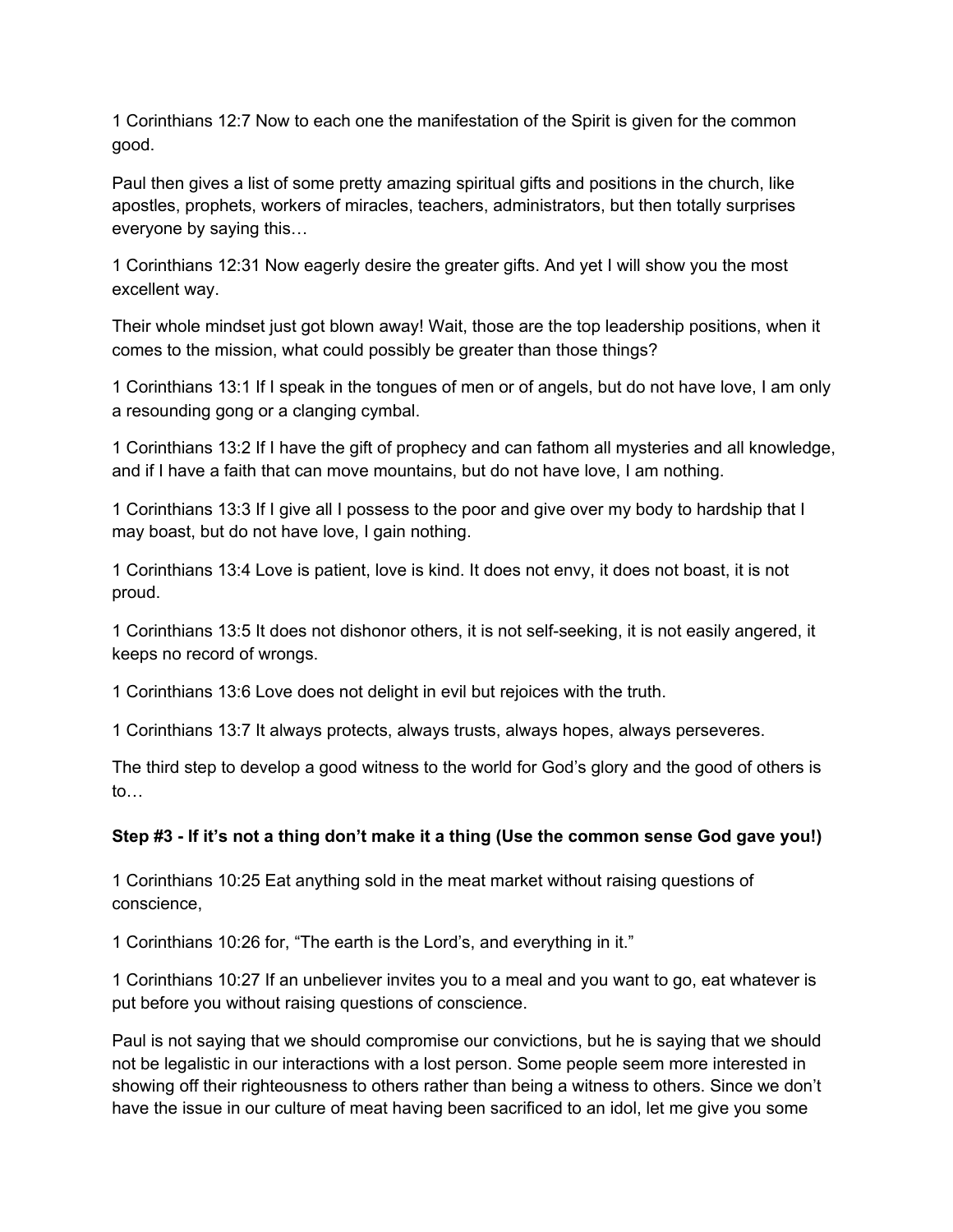culturally relevant examples. Here's one: You go over to eat at someone's house and they serve bread pudding with a sauce made with Rum or Bourbon, and you immediately say: "Did you cook all the alcohol off that, 'cause I don't drink and if you didn't I ain't eating that!" Now, if they offer you a cold one, it would not be impolite to say "thanks, I don't drink, but a glass of that sweet tea would be good for me, thank you!" Another example would be when somebody says a cuss word, and you immediately say "don't talk like that around me, I'm a Christian!" The chances of you being able to witness to them after that is slim to none. I once worked with a construction company roofing houses. Some of those guys took free speech to the extreme. I didn't say anything, I just tried to live my life and talk in a way they could see and hear the difference. I built some friendships with several of the guys and they discovered my other job was traveling and doing Christian Rock concerts. It wasn't long after that they began to clean up their language around me. I had never corrected them once. Then one day one of the guys who just didn't care, started with the language and the other guys all of a sudden jumped in there and said, "come on, show a little respect bro, and tone the language down!"

One other example: If you go over to eat dinner with someone and they have secular music playing and you immediately say, "Uh, could you please put that on lifesongs or k-love 'cause I don't listen to that kind of music." It would be much better to build a relationship with that person and when the time is right, introduce them to some of the music you listen to. But that won't be effective if you've already made them feel their music is worthless. Maybe we should remember this bit of wisdom from Jesus Himself…

Matthew 10:16 "I am sending you out like sheep among wolves. Therefore be as shrewd as snakes and as innocent as doves.

In other words, use a little common sense in your witness to others.

The fourth step to develop a good witness to the world for God's glory and the good of others is to...

#### **Step #4 - Remember that your witness is more important than your rights!**

1 Corinthians 10:28 But if someone says to you, "This has been offered in sacrifice," then do not eat it, both for the sake of the one who told you and for the sake of conscience.

1 Corinthians 10:29 I am referring to the other person's conscience, not yours. For why is my freedom being judged by another's conscience?

1 Corinthians 10:30 If I take part in the meal with thankfulness, why am I denounced because of something I thank God for?

In other words, Paul is saying, I have the right to eat this without feeling guilty, but my witness to others means more to me than my rights! Paul explained this extremely well in chapter 8. Listen…

1 Corinthians 8:1 Now about food sacrificed to idols: We know that "We all possess knowledge." But knowledge puffs up while love builds up.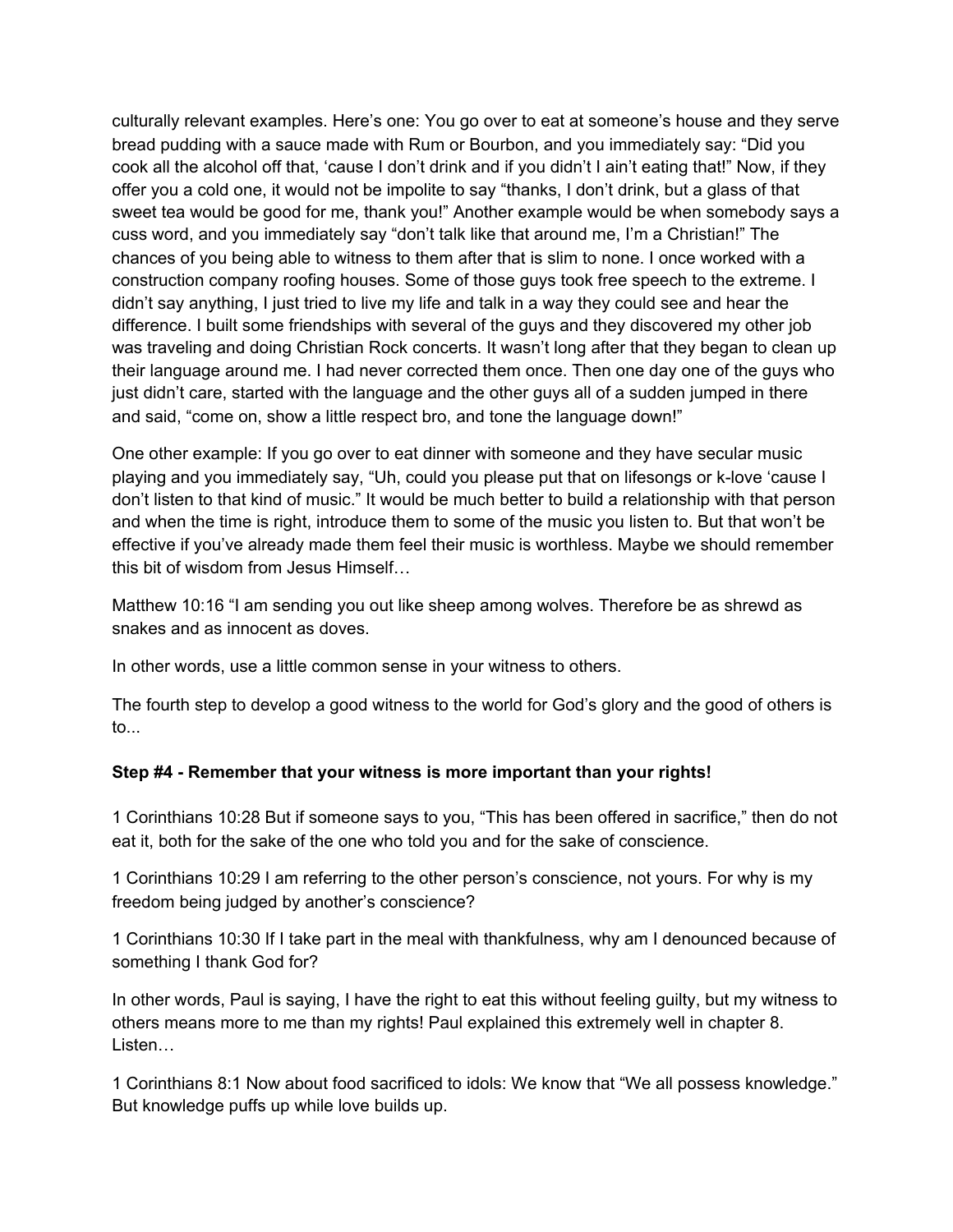1 Corinthians 8:2 Those who think they know something do not yet know as they ought to know.

1 Corinthians 8:3 But whoever loves God is known by God.

1 Corinthians 8:4 So then, about eating food sacrificed to idols: We know that "An idol is nothing at all in the world" and that "There is no God but one."

1 Corinthians 8:5 For even if there are so-called gods, whether in heaven or on earth (as indeed there are many "gods" and many "lords"),

1 Corinthians 8:6 yet for us there is but one God, the Father, from whom all things came and for whom we live; and there is but one Lord, Jesus Christ, through whom all things came and through whom we live.

1 Corinthians 8:7 But not everyone possesses this knowledge. Some people are still so accustomed to idols that when they eat sacrificial food they think of it as having been sacrificed to a god, and since their conscience is weak, it is defiled.

1 Corinthians 8:8 But food does not bring us near to God; we are no worse if we do not eat, and no better if we do.

1 Corinthians 8:9 Be careful, however, that the exercise of your rights does not become a stumbling block to the weak.

1 Corinthians 8:10 For if someone with a weak conscience sees you, with all your knowledge, eating in an idol's temple, won't that person be emboldened to eat what is sacrificed to idols?

1 Corinthians 8:11 So this weak brother or sister, for whom Christ died, is destroyed by your knowledge.

1 Corinthians 8:12 When you sin against them in this way and wound their weak conscience, you sin against Christ.

1 Corinthians 8:13 Therefore, if what I eat causes my brother or sister to fall into sin, I will never eat meat again, so that I will not cause them to fall.

Paul is telling us to have a conscience! Having a conscience is being conscious of what you do, what you say, and how your attitudes and beliefs affect what you do, and what you say! If we will ask Him and let Him, the Holy Spirit will guide our conscience and speak to our hearts about our actions and our words! This has some very practical implications for us in the 2020 Corona Virus world in which we live, but I'll let the Holy Spirit share those things with you, and you can take up any issues you have about what He says, with Him!! But I will say this, actually I'll let Jesus say it…

John 13:35 By this everyone will know that you are my disciples, if you love one another." The fifth step to develop a good witness to the world for God's glory and the good of others is to…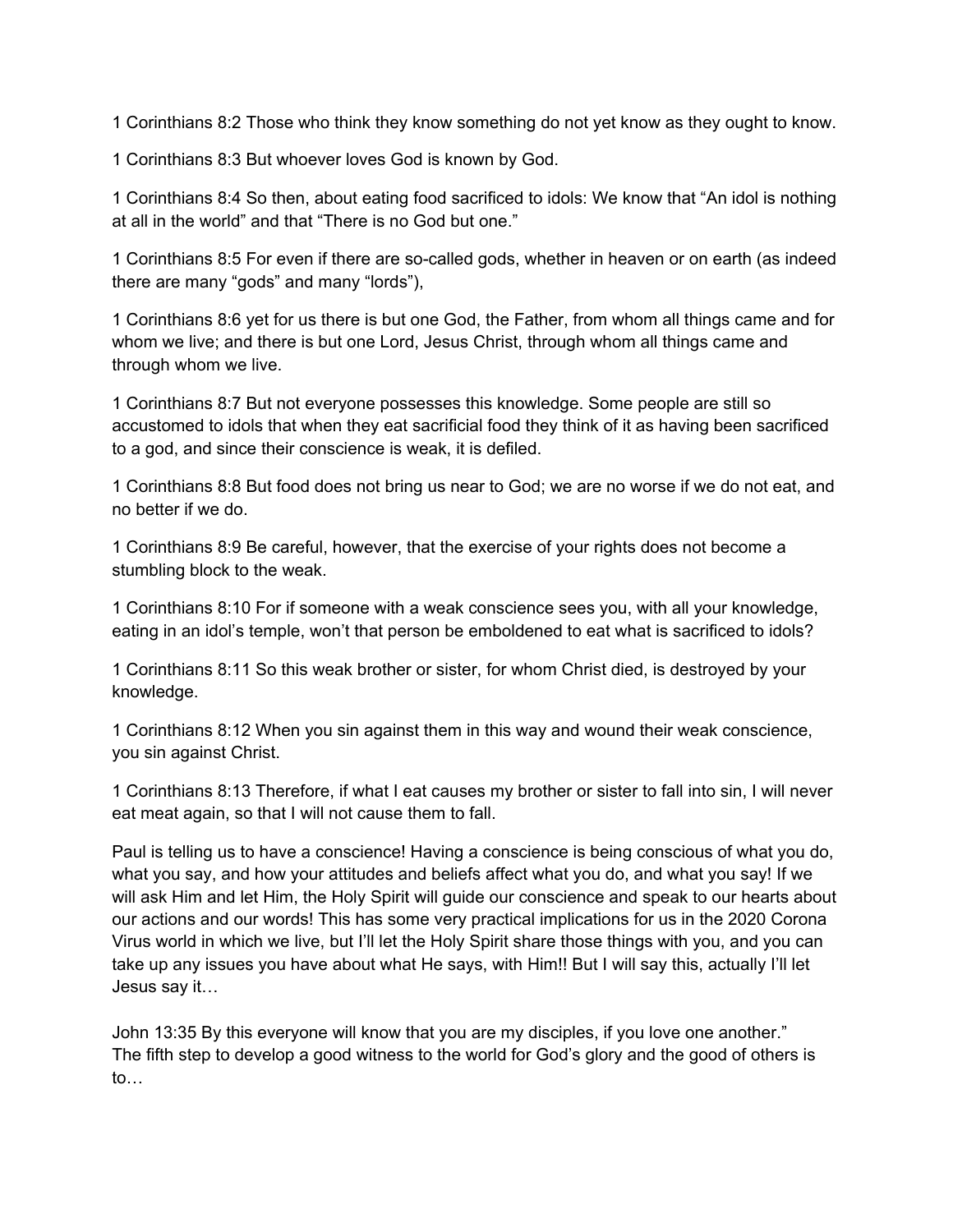## **Step #5 Do everything you do for the glory of God!**

1 Corinthians 10:31 So whether you eat or drink or whatever you do, do it all for the glory of God.

Folks, this gets to the heart of the missionary and their witness! What motivates you to be on mission for Christ in the first place? What is the passion of your life? Whose glory are you more concerned with, your's or God's?

Evidently some folks had gotten involved in the church at Corinth for the wrong reasons. Back in Chapter 4 Paul had talked about some of the people who had become arrogant! They had come to a place where they thought they had arrived and were acting like kings! Paul says when the Lord comes...

1 Corinthians 4:5 ...He will bring to light what is hidden in darkness and will expose the motives of the heart. At that time each will receive their praise from God.

He goes on to say…

1 Corinthians 4:7 For who makes you different from anyone else? What do you have that you did not receive? And if you did receive it, why do you boast as though you did not?

Paul was heart broken and shocked that some of the people no longer had a passion for the Glory of God or the mission of the church to reach their lost culture but had decided to join in the wickedness of the culture. Chapter five deals with a very specific example of this with an individual who may have even been in leadership and who had become involved in gross immorality with no remorse and the church leadership had just turned a blind eye to this. What a terrible witness to the world!! Paul said this kind of behavior was to be expected in the world, but not in the church. Now let me make this clear. Paul was not saying people in the church are perfect! We are not, but there is a difference between someone who comes to church knowing they are struggling with sin and are wanting God's help to do better, and the person who comes to church knowing they are in sin, but don't want to change, don't care who it affects or influences, and who could care less about the Glory of God! That's hypocrisy! I've had people tell me before they didn't come to church because they were struggling with something and didn't want to be hypocrites. Folks if you're struggling and want to do better and realize you need God's help to get better, that's not hypocrisy, that's humility and will result in repentance and will bring great glory to God. People who have struggled with sin and found forgiveness and freedom in Christ make great witnesses and bring great glory to God because they showcase His mercy, His grace, His love, and His power to transform lives! In fact Paul would later write a second letter to the Corinthian church and say this...

2 Corinthians 7:10 Godly sorrow brings repentance that leads to salvation and leaves no regret…

The sixth step to develop a good witness to the world for God's glory and the good of others is to…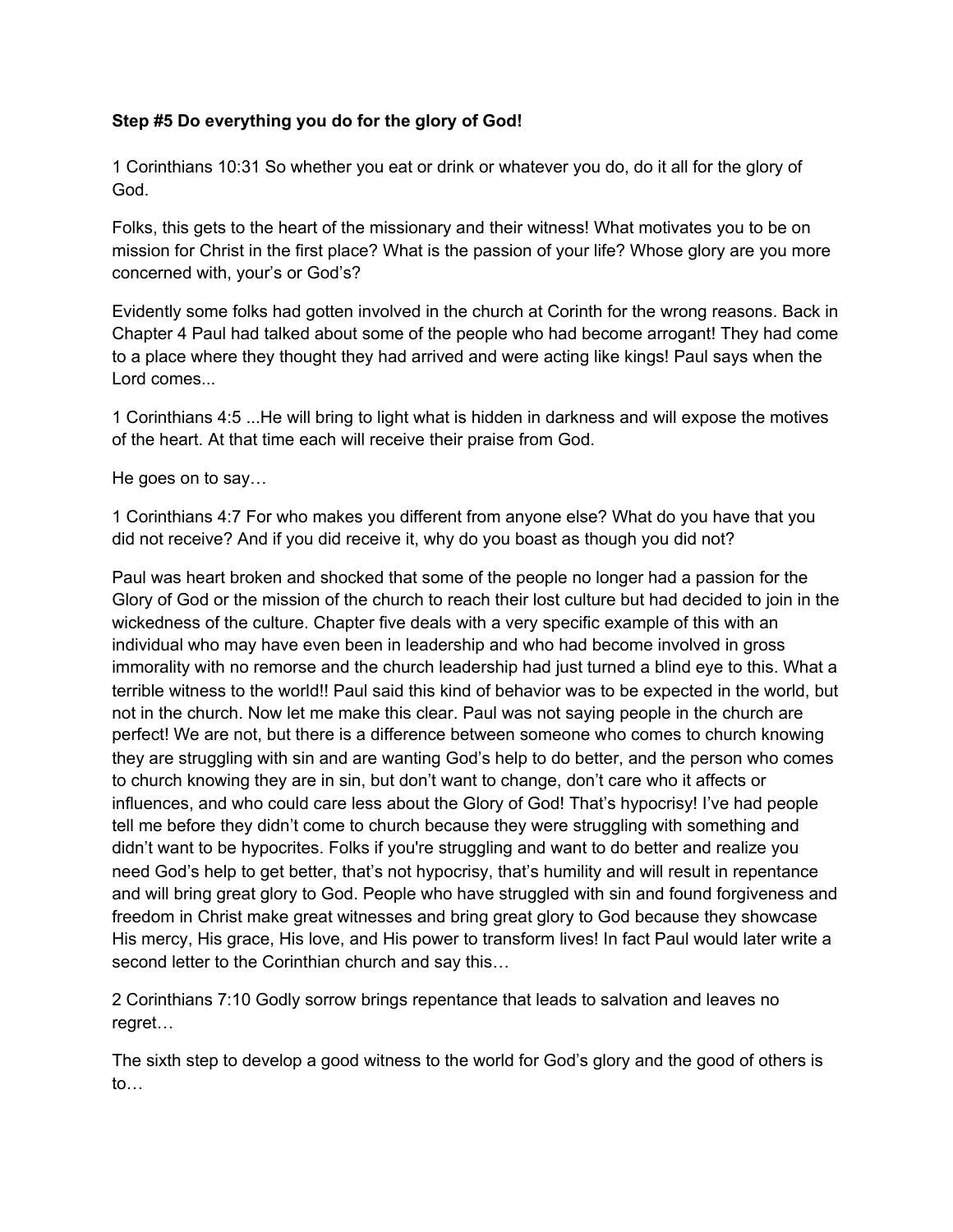#### **Step #6 Realize you are a missionary on a life or death mission**

1 Corinthians 10:32 Do not cause anyone to stumble, whether Jews, Greeks or the church of God—

1 Corinthians 10:33 even as I try to please everyone in every way. For I am not seeking my own good but the good of many, so that they may be saved.

Paul had previously stated this in greater detail in Chapter 9.

1 Corinthians 9:19 Though I am free and belong to no one, I have made myself a slave to everyone, to win as many as possible.

1 Corinthians 9:20 To the Jews I became like a Jew, to win the Jews. To those under the law I became like one under the law (though I myself am not under the law), so as to win those under the law.

In other words, if Paul had flaunted his freedom from the law and blatantly ignored some of the Jewish laws and traditions when he was in a Jewish community, he would not even get to first base with his witness and attempt to share Jesus with them! Paul knew he was saved by grace and not the law, and was therefore not under the harsh requirements of the law, but he also knew they wouldn't understand unless he explained things to them and for that to happen, he had to first be given the opportunity to at least speak to them. Paul continues...

1 Corinthians 9:21 To those not having the law I became like one not having the law (though I am not free from God's law but am under Christ's law), so as to win those not having the law.

1 Corinthians 9:22 To the weak I became weak, to win the weak. I have become all things to all people so that by all possible means I might save some.

1 Corinthians 9:23 I do all this for the sake of the gospel, that I may share in its blessings.

Paul was not saying he threw out his Godly principles when he was with the Gentiles, but he didn't harp on the letter of the law with these unbelievers, because they would have just laughed at him and would not have taken him seriously! Once Paul built a relationship with them he began to share some of the important principles of Christ with them!

When we realize the critical nature of our mission, it should cause us to want to be the most effective witnesses for Jesus possible.

Someone cared enough to share the gospel with you, and we are here today because of missionaries who have been faithful disciples of Christ with a powerful witness!

The seventh step to develop a good witness to the world for God's glory and the good of others is to…

**Step #7 Recognize the fact that someone is going to follow your example, good or bad!**